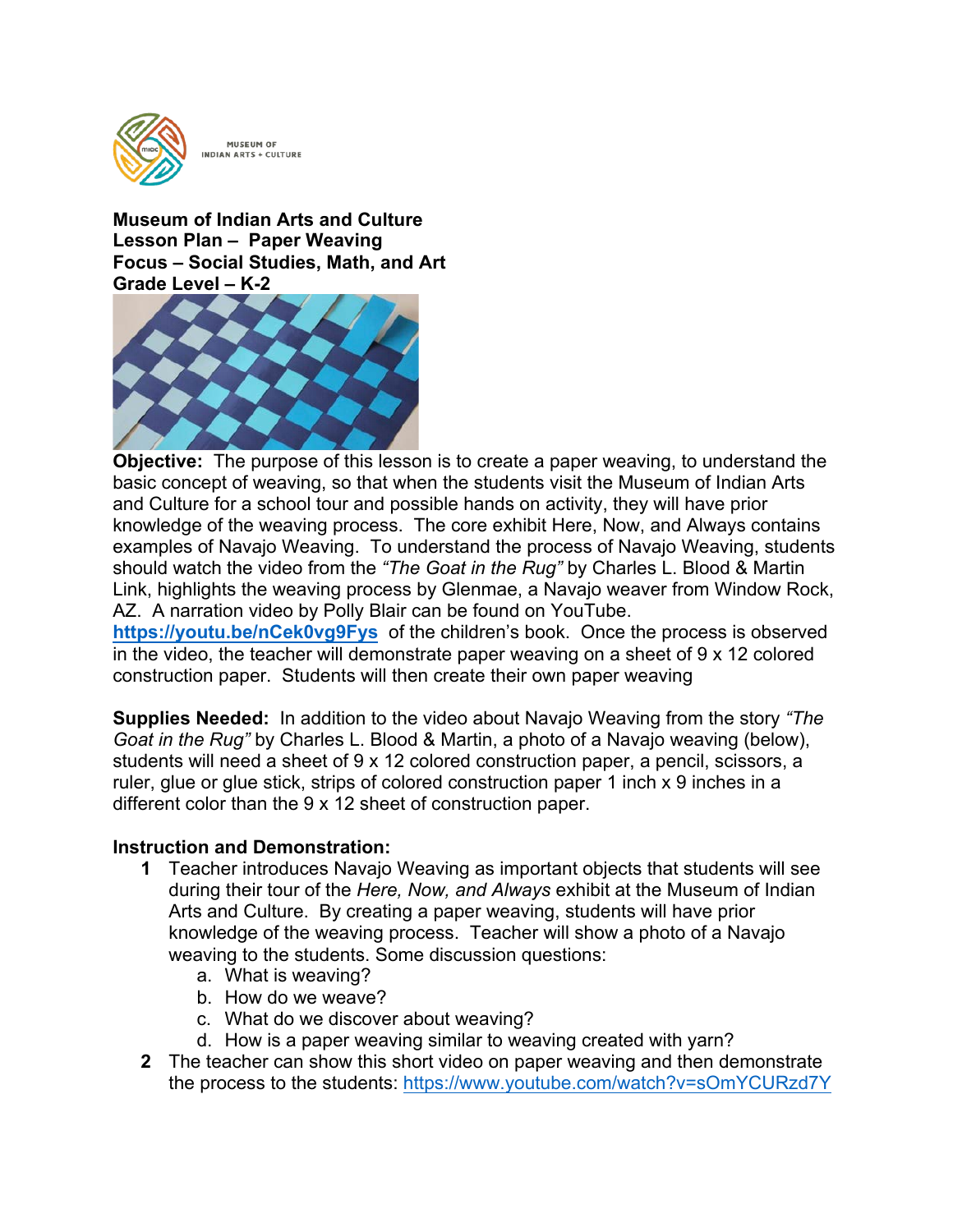- **3** Teacher will demonstrate how to fold the 9 x12 construction paper in half, short side to short side (the hamburger way)
- **4** On the non-folded edge, align a ruler about 1 inch from the edge of the paper and draw a line with a pencil. This is the line where cutting will stop.
- weaving. The cut strips in the loom are called the WARP. The strips that the **5** Teacher will demonstrate how to cut lines from the folded edge to the drawn line on the construction paper. This paper becomes the LOOM for the paper students will weave into the 9 x 12 loom are the WEFT.
- **6** The students will cut on the FOLDED edge, cutting a straight line until about 1 inch from the UNFOLDED edge.
- **7** The students will repeat cutting the straight from the FOLDED edge to 1 inch before the UNFOLDED edge until there are cuts all the way across the Folded Edge. These cuts should be 1 inch or 2 finger widths from the previous cut.
- **8** The students will add the strips by placing them over and under every other strip in the base or loom
- **9** The students will reverse the order for inserting the strips for each next strip to be woven into the paper weaving.
- **10** When all the strips are woven into the 9 x 12 construction paper LOOM, students can glue the ends of the strips to the 9 x 12 paper so that the strips do not slide out of the paper weaving. Be sure to glue on both sides of the LOOM.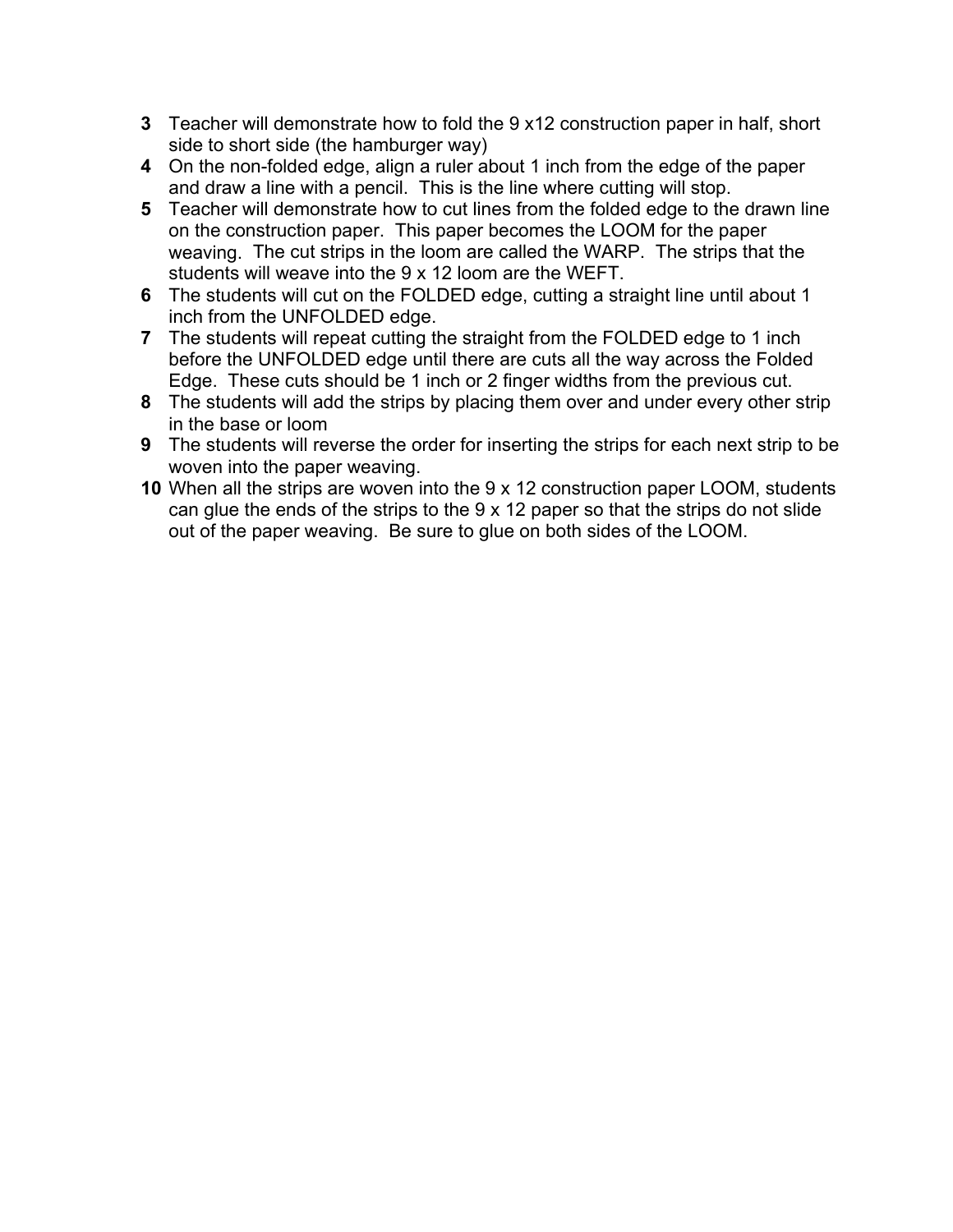

First-Phase Chief Blanket Naat'áanii Bi Beeldléí, 1860

The most highly recognized among classic-period  ${\rm Din\'e}$  textiles are chief blankets.

 *Nineteenth Century Dine' Textiles at the* From the book, Spider Woman's Gift *Museum of Indian Arts and Culture* Edited by Shelby J. Tisdale p.26

 $26$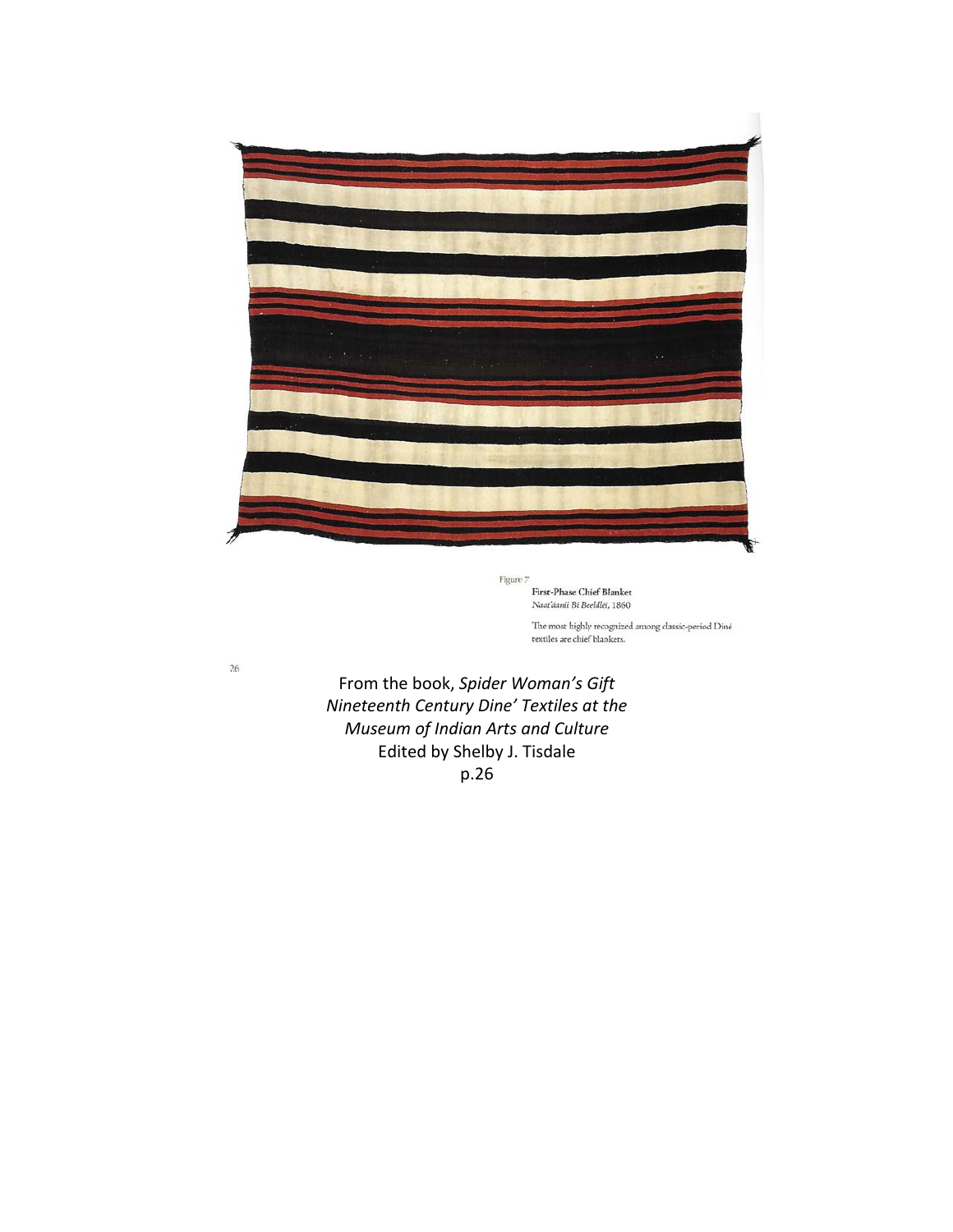

**Paper Weaving**